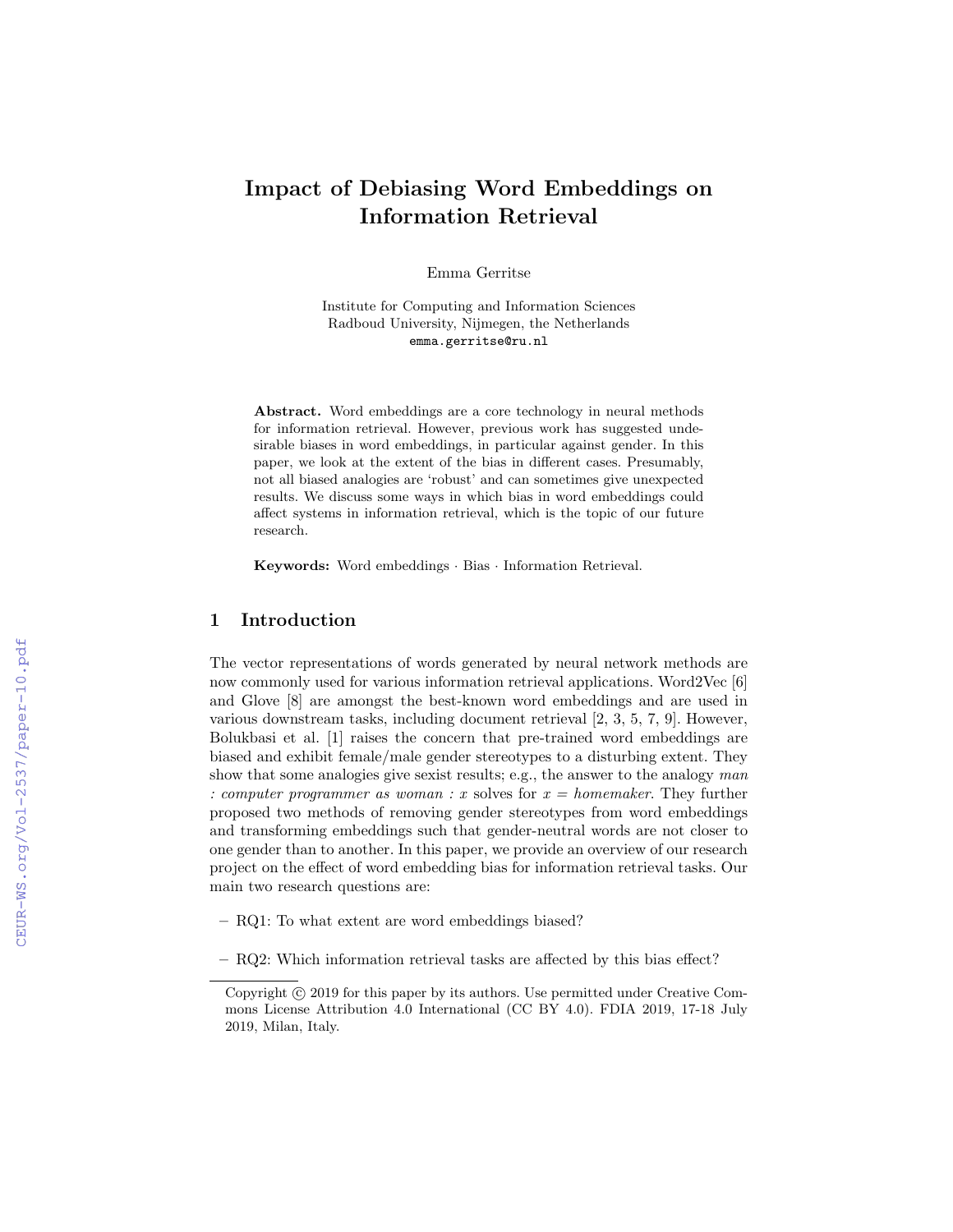#### E. Gerritse

First, we discuss the related work in Section 2. In Section 3, we look at word embedding bias based on word analogies and explore geometric properties of word vectors. For the analogies, we observe that some analogies are biased, but we also observe that they are not 'robust'. Some analogies present unexplained behavior, which needs further investigations. Considering the geometric properties of vectors, we find that the distribution of male and female words is not equal, while the PCA visualization of vectors does not show gender biased clusters. Next, in Section 4, we discuss the effect of bias in word embedding for information retrieval tasks and highlight future directions.

## 2 Related work

## 2.1 Word embeddings

Word embeddings are representations of words in a lower dimensional space, which capture relations between words. In the embedding space, similar words are mapped close together. On top of that, the difference between vectors has meaning. For example, the result of  $\overrightarrow{king} - \overrightarrow{man} + \overrightarrow{woman} = \overrightarrow{queen}$  should hold. Well-known methods of word embeddings are Word2Vec [6] and Glove [8]. Word2Vec is trained by predicting a word depending on a surrounding window of context words (Continuous Bag of Words) or by predicting the surrounding window of words using the current word (skip-gram). Pre-trained embeddings of Word2Vec are shared for researchers to use, most famously the embeddings trained by Mikolov et al. [6] , on the Google News dataset in 2013. Since these embeddings are easily available, they are often used in research in information retrieval.

### 2.2 Bias in word embeddings

Though word embeddings are very useful, Bolukbasi et al. [1] found that word embeddings can exhibit biases. Their paper focuses on the pre-trained embeddings on the Google News Dataset. Considering analogies found in the embedding space, they sometimes can give sexist results like  $\overline{computer\_programmer}$  –  $\overrightarrow{he} + \overrightarrow{she} = \overrightarrow{homemaker}$ . To find biased words, Bolukbasi et al. [1] calculated the projection of words in the dictionary on the he-she plane; by calculating  $\overrightarrow{w}$  · ( $\overrightarrow{he} - \overrightarrow{she}$ ). The larger this value, the larger the bias associated with that word is. They identified many analogies which could be biased, and Mechanical Turkers rated these analogies for their level of bias. They constructed two ways of debiasing, referred to as soft and hard debiasing. With these methods, words which should be gender neutral are mapped to have the same distance between clearly male and clearly female terms.

However, Gonen and Goldberg [4] have shown that debiasing is harder than previously thought. They show that after debiasing with the methods proposed by Bolukbasi et al. [1], the original bias can still be recovered. They show this in multiple ways. One of them is by applying  $k$ -means clustering on the 1000 most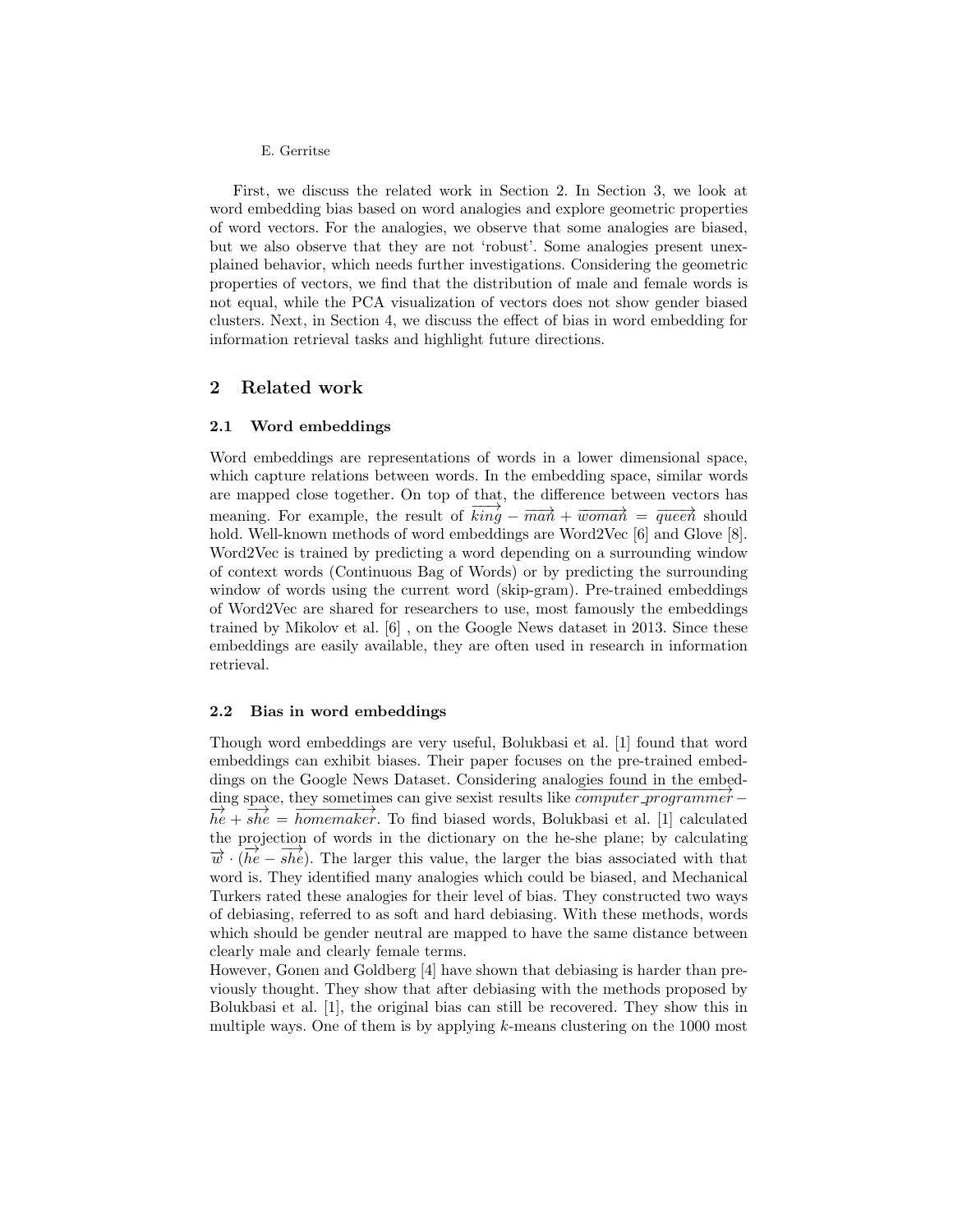biased words, both before and after debiasing. They find that with an accuracy of 92.5%, words are assigned to the same gender cluster as before debiasing. They show that when training a classifier on the debiased words, they can still predict with high accuracy whether they belong to the male or female group.

## 2.3 Use of word embeddings in IR

Word Embeddings are extensively used in Information Retrieval [2, 3, 5, 7, 9]. One example of this is Dehghani et al. [2], where a neural ranking model is trained with weak supervision. As an input representation, word vectors are used. This method seems to gain a big improvement on simply using BM25. Another example is Diaz et al. [3], who have shown that using locally trained word embeddings can be useful for query expansion.

## 3 Bias in word embeddings

Word embeddings are well known to solve word analogies of the form " $a$  is to  $b$  as c is to  $d'$  and to exhibit meaningful distances between similar words. We compute the distance between two word vectors using cosine similarity, so the distance between words a and b would be  $1-cos(\vec{a}, \vec{b})$ . We compute the answer of an analogy by solving for the vector which has the greatest cosine similarity in the following equation:

$$
\max_{d \in D \setminus \{a, b, c\}} cos(\overrightarrow{a} - \overrightarrow{b} + \overrightarrow{c}, \overrightarrow{d})
$$

We note this as  $\vec{a} - \vec{b} + \vec{c} \approx \vec{d}$ . If the reverse of this equation also holds, so  $\frac{\overline{d}}{d} - \overline{c} + \overline{b} \approx \overline{d}$ , we will call the analogy robust.

Bolukbasi et al. [1] examined gender biases in the embeddings, both in the analogies and distances between words. We are going to look into these two aspects as well. Gender-biased results can be observed in the analogies generated from Word2Vec embeddings; e.g.,  $\overrightarrow{computer\_programmer} - \overrightarrow{he} + \overrightarrow{she} \approx$  $\overline{homemaker}$ . We tested some of the analogies given in [1], and found that while the answer to *computer programmer* -  $he + she$  is indeed homemaker, this analogy is not robust. Computing the reverse, we find that  $\overrightarrow{homemaker} - \overrightarrow{she} + \overrightarrow{he} \approx$  $capenter$ . We further repeat this process and alternate in both directions until we get the same result in both directions. Figure 1 shows several examples. We observe that  $\overrightarrow{cancel} - \overrightarrow{he} + \overrightarrow{she} \approx \overrightarrow{seamstress}$ , and for this analogy is robust. While this analogy is still biased, it seems less severe than the *computer* programmer and homemaker combination.

Analogies depend on the choice of words examined. When taking the word programmer instead of computer-programmer, the analogy solves to programmers (plural form), which does not seem to be biased. However, this analogy converges to  $\overrightarrow{Henrik\_Sørensen - she + he} \approx \overrightarrow{Martin\_Thorborg\_together}$ , which are the two founders of a Danish website. This suggests that the behavior of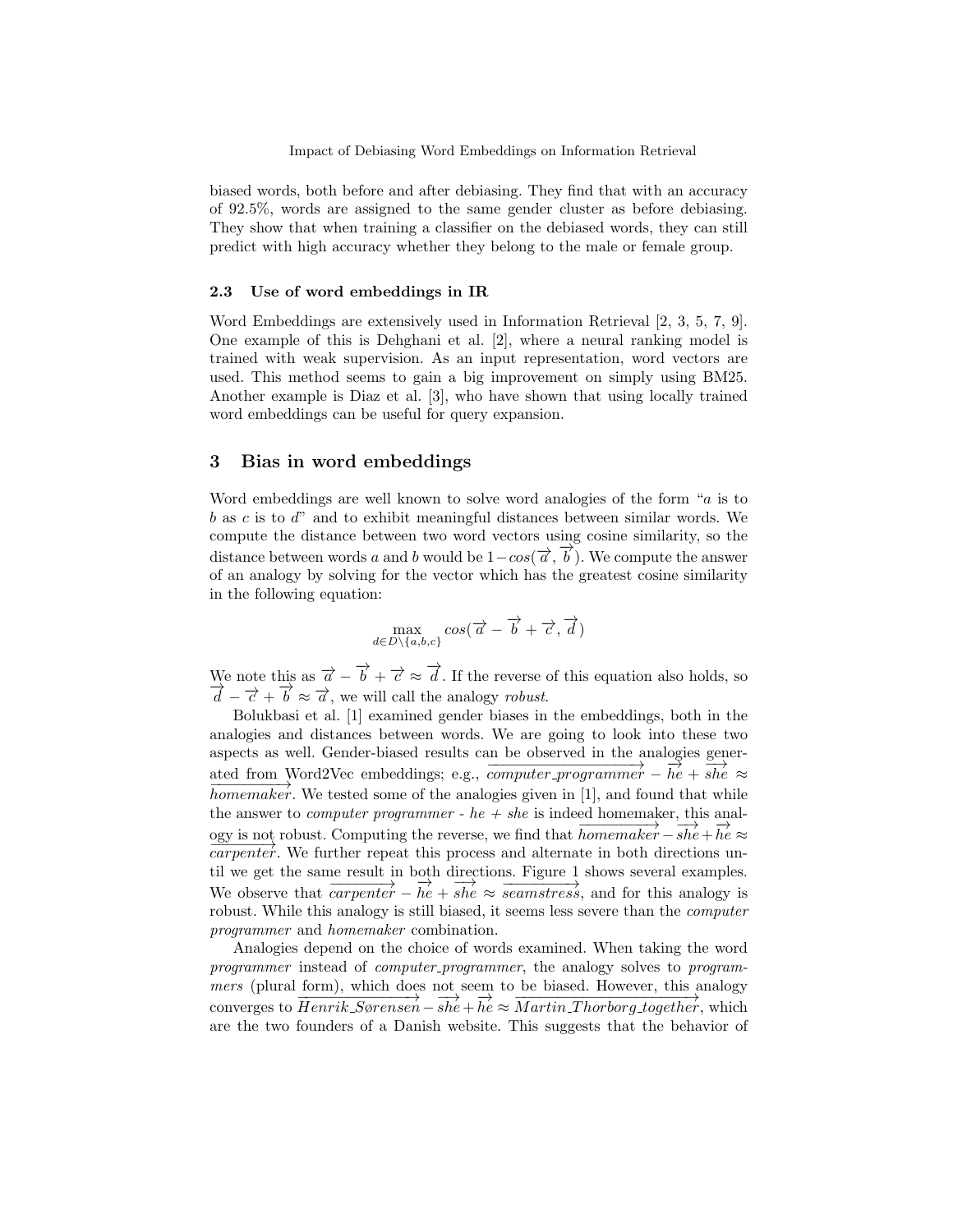E. Gerritse



Fig. 1. Analogy convergence over several iterations.

these embedding vectors is not fully explainable; while some of these analogies converge immediately, others converge to seemingly unrelated results. To further investigate the strength of these biases, we would like to construct evaluation measures, taking this convergence into account. We also hope to gain more insights on how embedding analogies behave, and why these seemingly unexpected results are obtained.

Another question is whether biases can be observed from the geometric properties of embedding vectors or not. To this end, we use the list of professions given by Bolukbasi et al. [1] and divide them into female and male words based on their cosine similarity between words he and she. We then compute  $|\cos(\vec{w}, \vec{he}) - \cos(\vec{w}, \vec{she})|$  and observe how this measure varies for the female and male professions, (see also [1]). The results show more male words for unbiased terms (values closer to 0) and more female words for biased terms (values larger than 0.2). This suggests that there is a bigger bias towards female words than to male words. On the other hand, when applying Principal Component Analysis (PCA) to the same list of word vectors, we see that there is a less severe separation between male and female words; see Figure  $2.1$  Therefore, when gender is the most important component of the embeddings, we should be able to see this in the PCA plot. This PCA projection suggests that the first and second components of these vectors are not related to gender, but reflect other properties of the words.

## 4 Effect of bias in word embeddings for IR

One of the reasons why bias in word embeddings could be harmful is because the pre-trained word embeddings are often used by other researchers. Bolukbasi et al. [1] give as an example that this bias might apply when looking for people having a certain profession. If the profession is labeled as male, search engines using word embeddings might favor men instead of women. This is especially unwanted for conversational search because users here are often given only one result. However, they did not test this claim in their paper. That is why we want to test this, using some to be determined later task in IR. For example, we could use a neural IR system like Dehghani et al. [2] and see if debiasing gives different

<sup>&</sup>lt;sup>1</sup> We chose PCA over T-SNE, as PCA reserves the relations in the embedding vectors.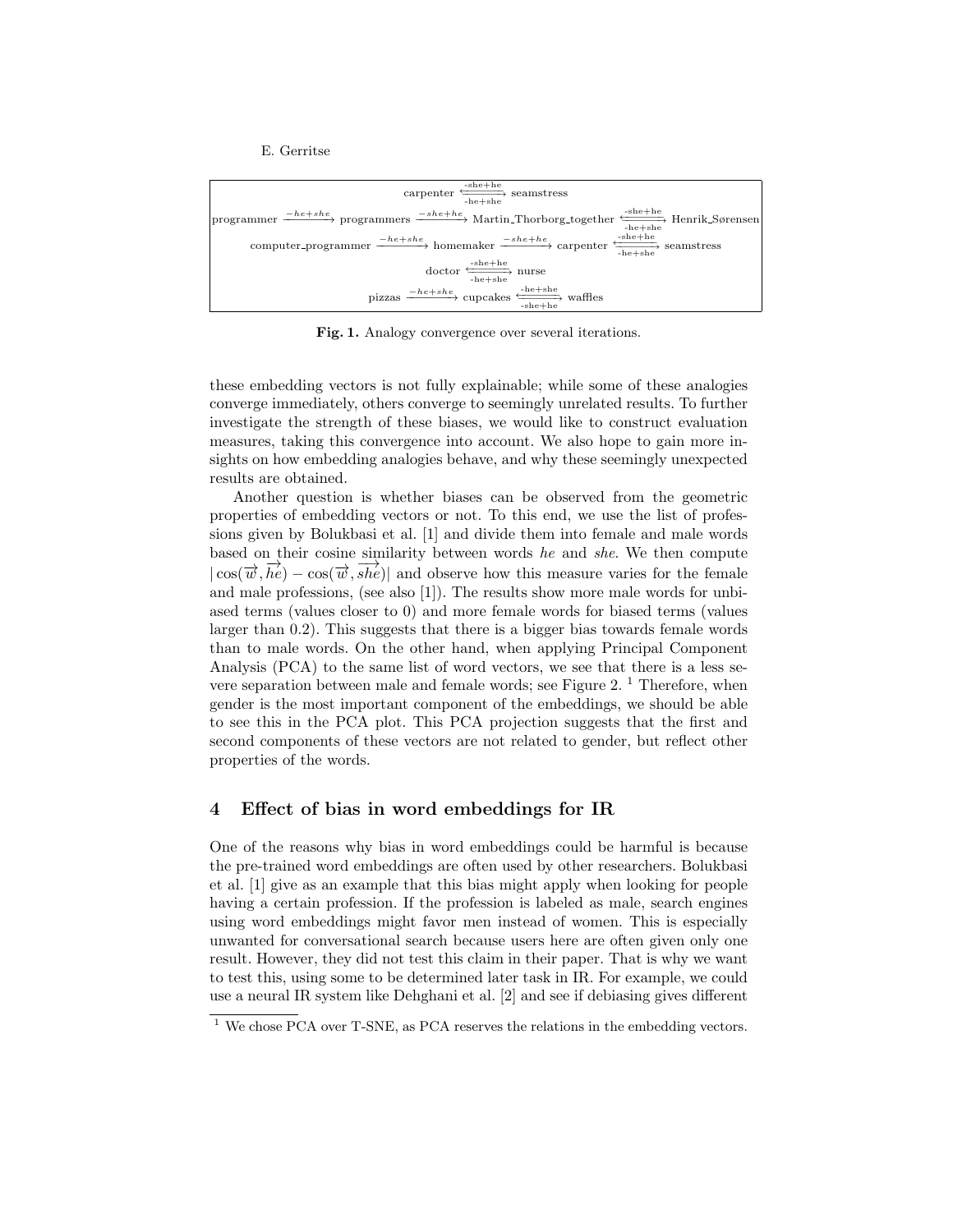



Fig. 2. Frequency of professions listed in [1], based on  $|(\cos(\vec{w}, \vec{he}) - \cos(\vec{w}, \vec{she})|$ . Professions with positive value of  $cos(\vec{w}, \vec{he}) - cos(\vec{w}, \vec{she})$  are considered as male words, and the other way around.

Fig. 3. PCA projection of all professions listed in [1]., with blue:  $\cos(\vec{w}, \vec{he})$  –  $\cos(\vec{w}, \vec{she}) > 0$ , red:  $\cos(\vec{w}, \vec{he})$  –  $\cos(\vec{w}, \vec{she})$  < 0, and black the gender neutral words.

results. We also wonder if there is a difference in the severity of the bias based on the task. If debiasing gives a difference in search results, we want to see what the effects of this debiasing are.

Another question we have is what happens if the user intent is biased. Say someone is looking for example for all female singers in the Eurovision song contest. Since  $\frac{\text{Sioning of}}{\text{Singer}}$ ,  $\frac{\text{Sioning of}}{\text{Sine}}$ ,  $\frac{\text{Sioning of}}{\text{Sine}}$ ,  $\frac{\text{Sioning of}}{\text{Sine}}$ ,  $\frac{\text{Sioning of}}{\text{Sine}}$ ,  $\frac{\text{Sioning of}}{\text{Sine}}$ ,  $\frac{\text{Sioning of}}{\text{Sine}}$ ,  $\frac{\text{Sioning of}}{\text{Sine}}$ ,  $\frac{\text{Sioning of}}{\text{Sine}}$ ,  $\frac{\text{Sioning of}}{\text{Sine}}$ ,  $\frac{\text{Sioning of}}{\text{S$ not want the bias correction to suddenly show male singers as well.

This brings us to another topic: we still do not know why the bias enters our embeddings. Bolukbasi et al. [1] show that there is a high correlation in bias in Word2Vec trained on Google News and Glove trained on the common crawl, so we still cannot infer whether the method or the dataset is more important for creating the bias. This makes us wonder if these kinds of biases also enter in other neural IR systems, like the systems developed by Zamani et al. [10] or Guo et al. [5]. These systems seem to score well. However, to our knowledge, nobody looked into the bias these systems might infer.

# 5 Conclusion

At this moment, we can conclude that there is still a lot of work needed to understand how word embeddings behave in a real-life setting. As seen in previous work, bias exists in word embeddings, both in the analogies and in the distance between words. However, there are still some open questions of how these biases are formed. We still do not know why bias is more visible when looking at the